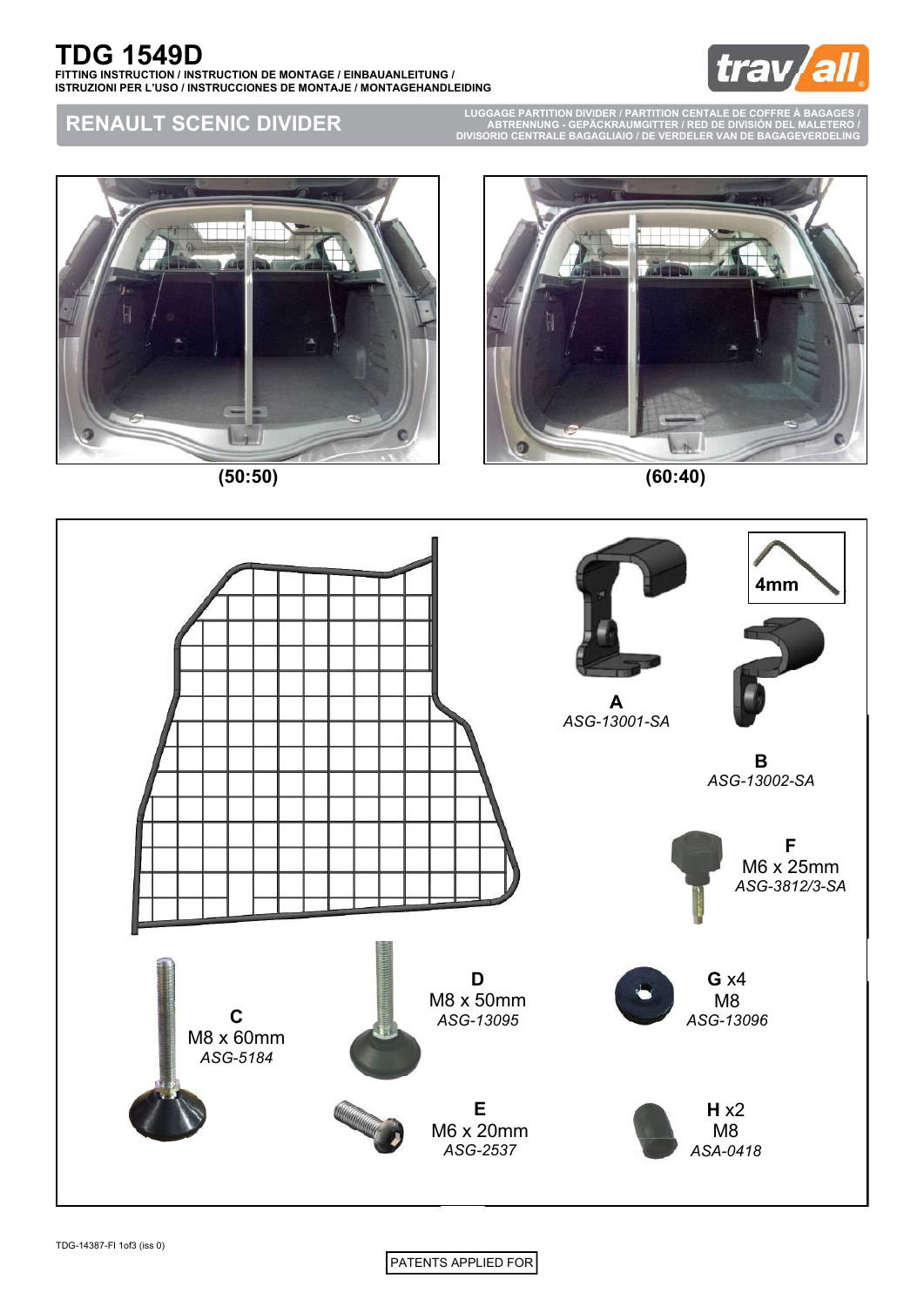# **TDG 1549D**

**FITTING INSTRUCTION / INSTRUCTION DE MONTAGE / EINBAUANLEITUNG / ISTRUZIONI PER L'USO / INSTRUCCIONES DE MONTAJE / MONTAGEHANDLEIDING**



### **RENAULT SCENIC DIVIDER**

**LUGGAGE PARTITION DIVIDER / PARTITION CENTALE DE COFFRE À BAGAGES / ABTRENNUNG - GEPÄCKRAUMGITTER / RED DE DIVISIÓN DEL MALETERO / DIVISORIO CENTRALE BAGAGLIAIO / DE VERDELER VAN DE BAGAGEVERDELING**